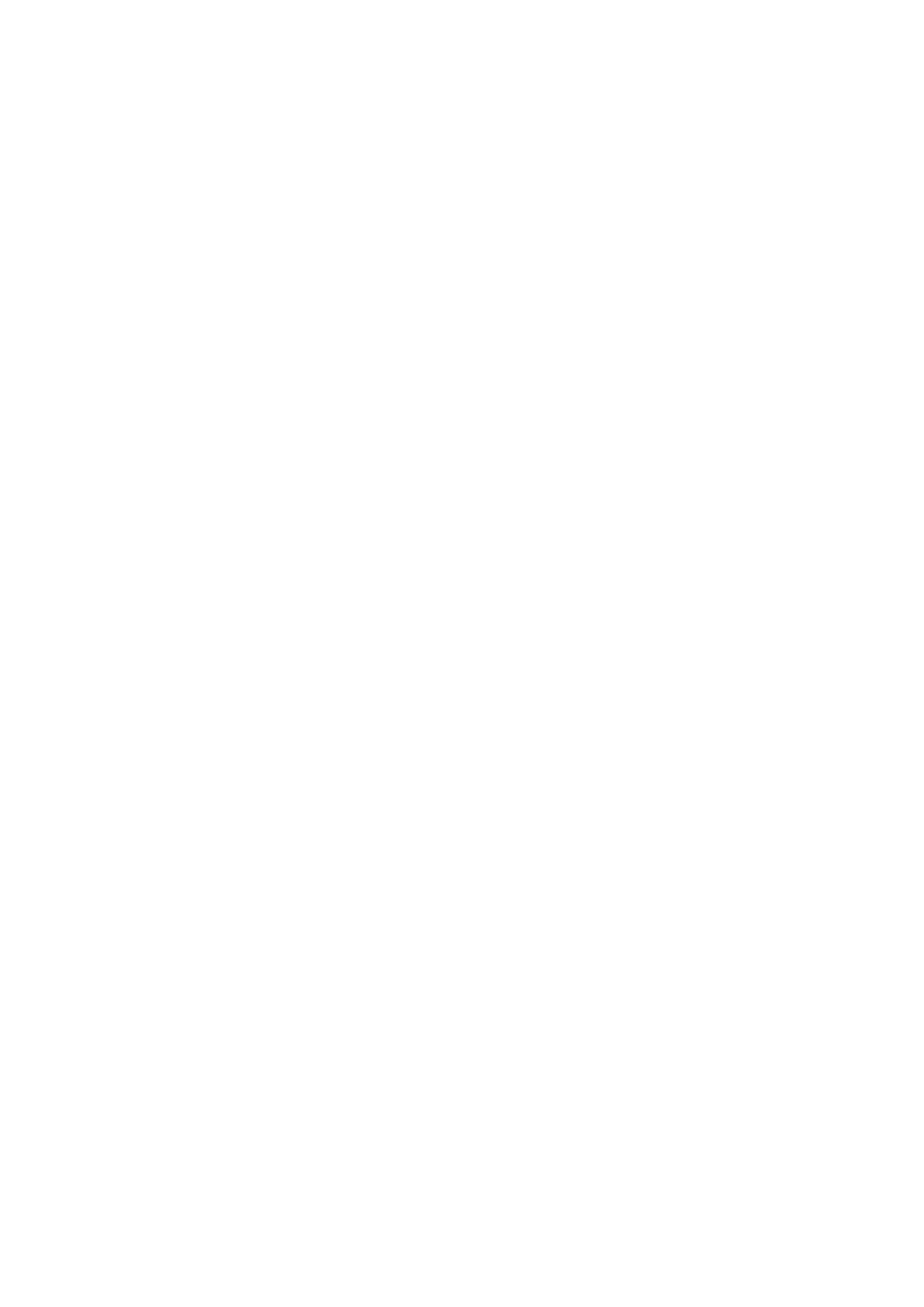*I certify that this public bill, which originated in the Legislative Assembly, has finally passed the Legislative Council and the Legislative Assembly of New South Wales.*

> *Clerk of the Legislative Assembly. Legislative Assembly, Sydney, , 2012*



New South Wales

# **Crimes Amendment (Cheating at Gambling) Bill 2012**

Act No , 2012

An Act to amend the *Crimes Act 1900* to prohibit certain conduct that can corrupt the betting outcomes of events on which it is lawful to place bets; and for related purposes.

*I have examined this bill and find it to correspond in all respects with the bill as finally passed by both Houses.*

*Assistant Speaker of the Legislative Assembly.*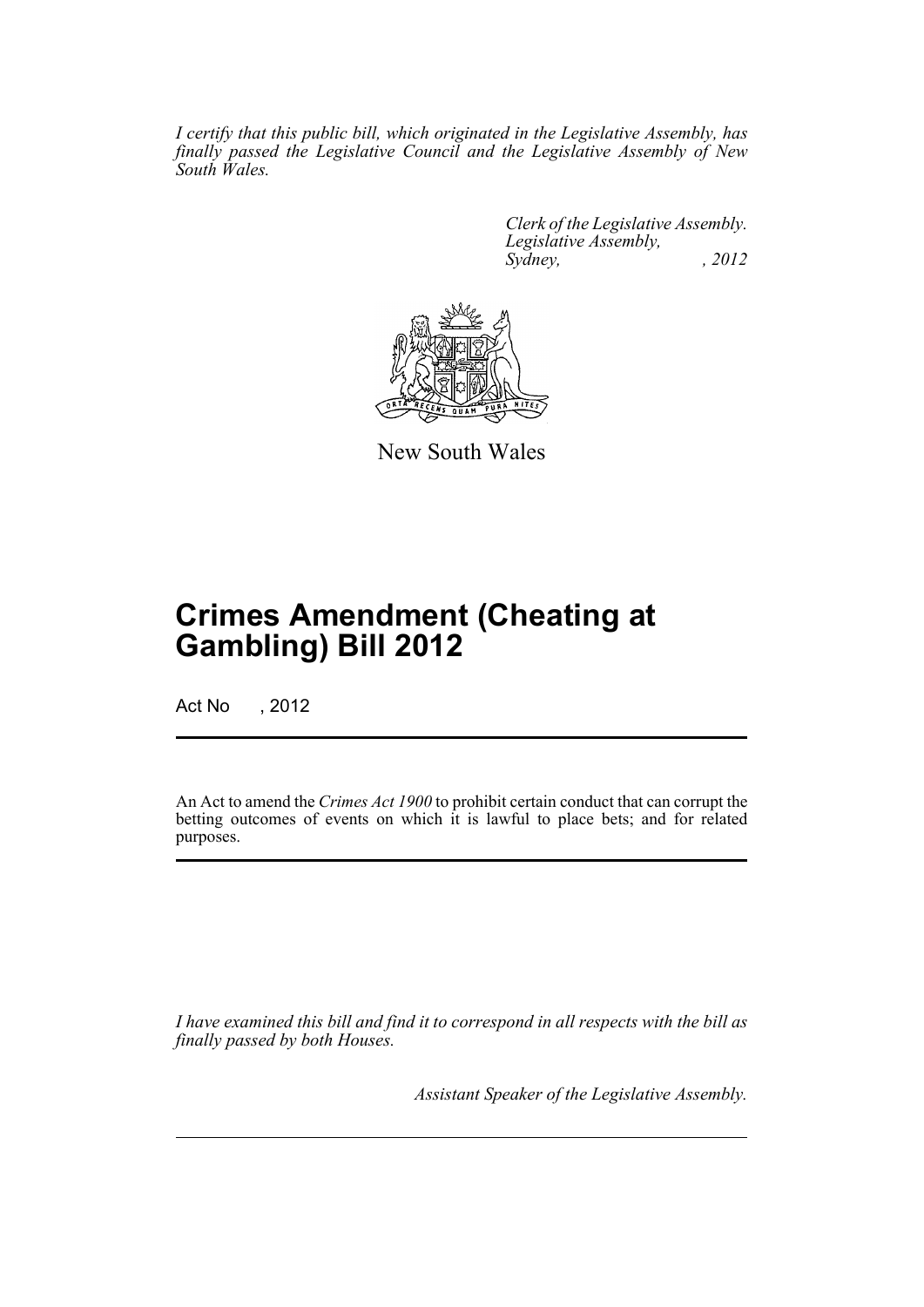## <span id="page-3-0"></span>**The Legislature of New South Wales enacts:**

## **1 Name of Act**

This Act is the *Crimes Amendment (Cheating at Gambling) Act 2012*.

## <span id="page-3-1"></span>**2 Commencement**

This Act commences on the date of assent to this Act.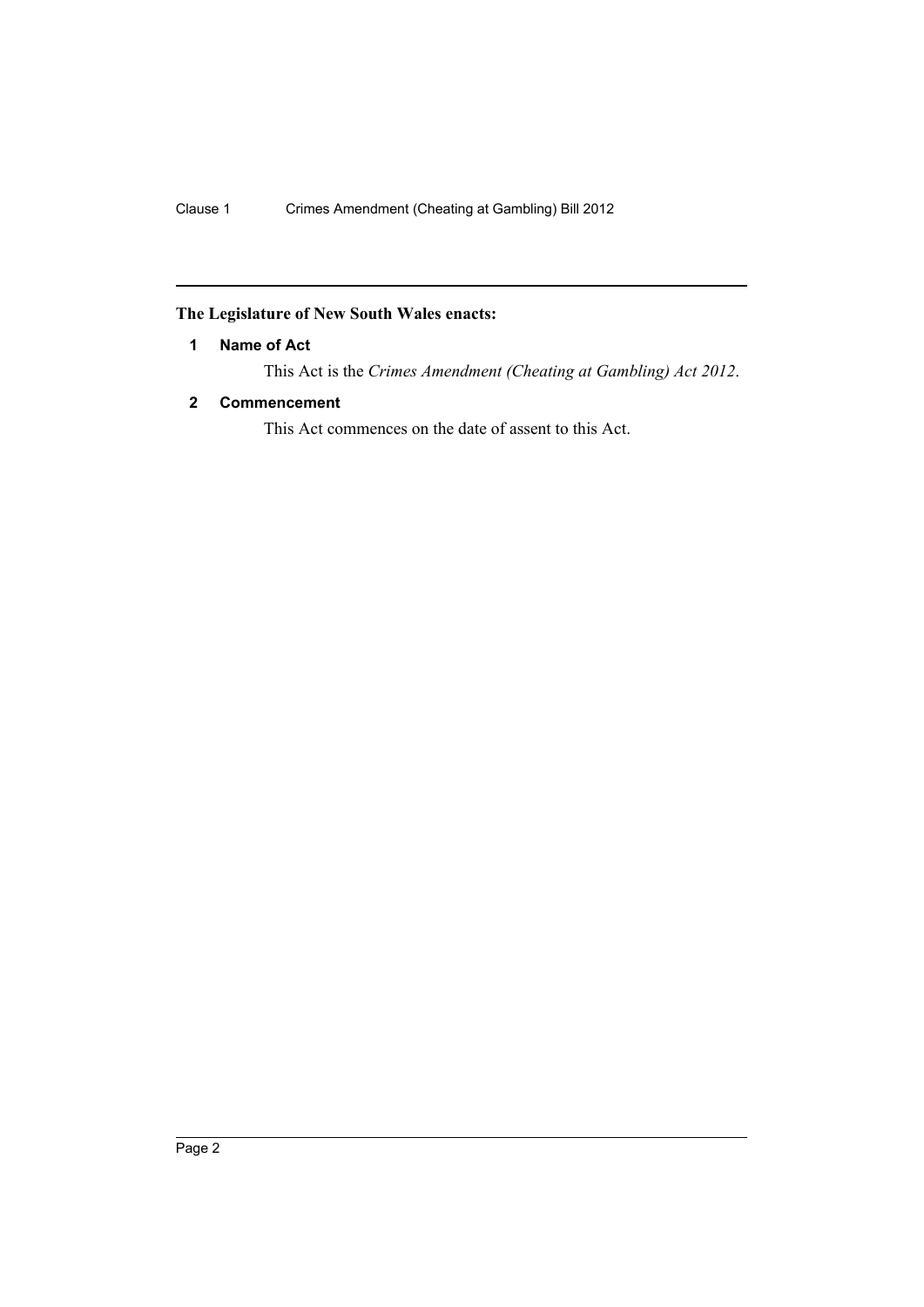Amendment of Crimes Act 1900 No 40 Schedule 1

# <span id="page-4-0"></span>**Schedule 1 Amendment of Crimes Act 1900 No 40**

### **[1] Part 4ACA**

Insert after Part 4AC:

# **Part 4ACA Cheating at gambling**

## **Division 1 Preliminary**

#### **193H Corrupting betting outcome of event**

- (1) For the purposes of this Part, conduct *corrupts a betting outcome of an event* if the conduct:
	- (a) affects or, if engaged in, would be likely to affect the outcome of any type of betting on the event, and
	- (b) is contrary to the standards of integrity that a reasonable person would expect of persons in a position to affect the outcome of any type of betting on the event.
- (2) For the purposes of this Part, an *agreement about conduct that corrupts a betting outcome of an event* is an agreement between 2 or more persons under which one or more of those persons agree to engage in conduct that corrupts a betting outcome of an event.
- (3) In this Part:

*agreement* includes an arrangement.

*conduct* means an act or an omission to perform an act. *engage in conduct* means:

- (a) do an act, or
- (b) omit to perform an act.

### **193I Betting**

- (1) In this Part, *bet* includes the following:
	- (a) place, accept or withdraw a bet,
	- (b) cause a bet to be placed, accepted or withdrawn.
- (2) A reference in this Part to betting on an event includes a reference to betting on any event contingency.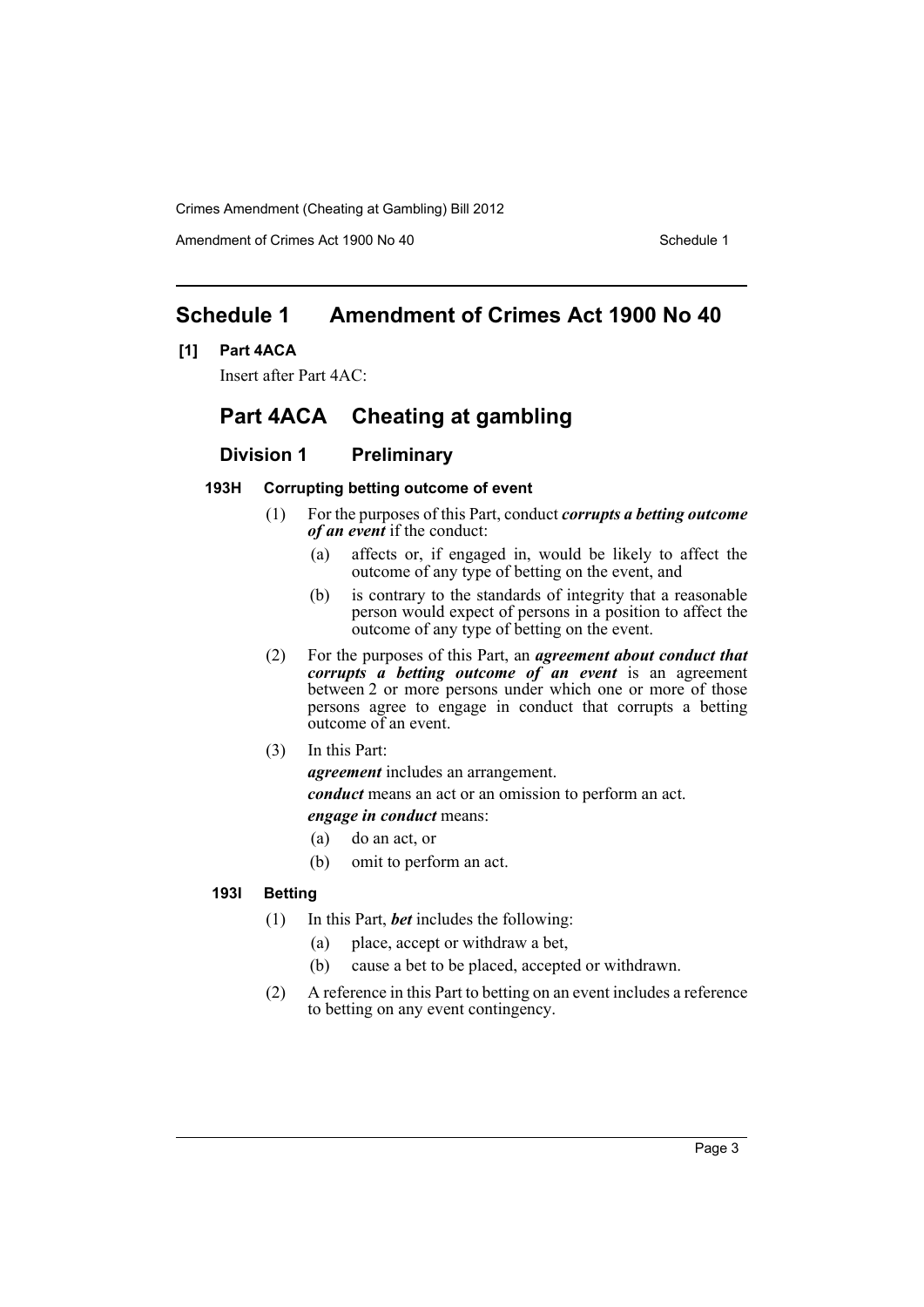Schedule 1 Amendment of Crimes Act 1900 No 40

#### **193J Events and event contingencies**

- (1) In this Part, an *event* means any event (whether it takes place in this State or elsewhere) on which it is lawful to bet under a law of this State, another State, a Territory or the Commonwealth.
- (2) In this Part, an *event contingency* means any contingency in any way connected with an event, being a contingency on which it is lawful to bet under a law of this State, another State, a Territory or the Commonwealth.

#### **193K Obtaining financial advantage or causing financial disadvantage**

- (1) In this Part, *obtain* a financial advantage includes:
	- (a) obtain a financial advantage for oneself or for another person, and
	- (b) induce a third person to do something that results in oneself or another person obtaining a financial advantage, and
	- (c) keep a financial advantage that one has,

whether the financial advantage is permanent or temporary.

- (2) In this Part, *cause* a financial disadvantage means:
	- (a) cause a financial disadvantage to another person, or
	- (b) induce a third person to do something that results in another person suffering a financial disadvantage,

whether the financial disadvantage is permanent or temporary.

#### **193L Proof of intention to obtain financial advantage or cause financial disadvantage**

- (1) If an offence under this Part requires a person (the *accused*) to intend to obtain a financial advantage, or to cause a financial disadvantage, in connection with betting on an event, that element of the offence is established if, and only if, it is proved that:
	- (a) the accused meant to obtain a financial advantage, or cause a financial disadvantage, in connection with betting on the event, or
	- (b) the accused was aware that another person meant to obtain a financial advantage, or cause a financial disadvantage, in connection with betting on the event, as a result of the conduct the subject of the charge.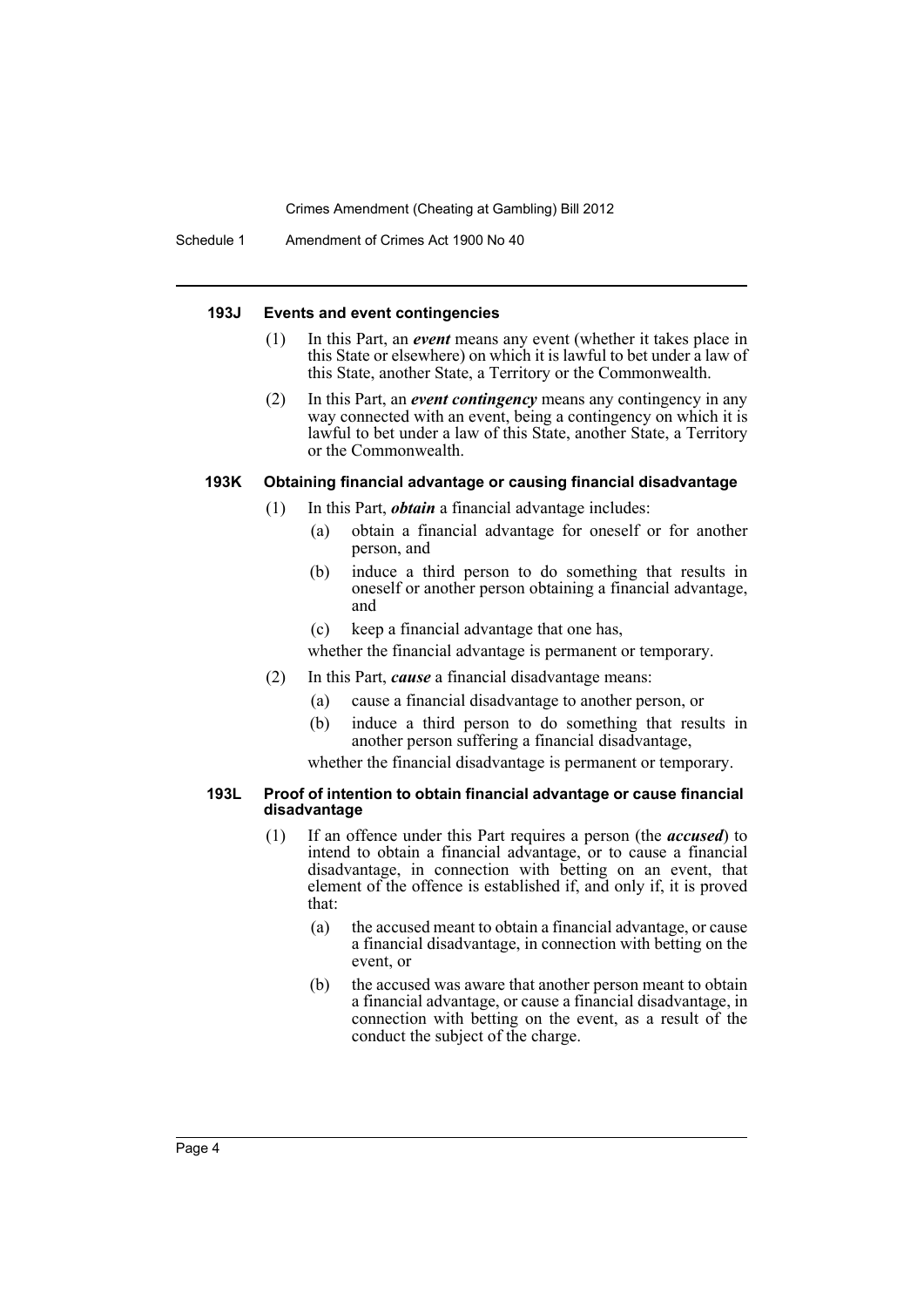Amendment of Crimes Act 1900 No 40 Schedule 1

- (2) It is not necessary to prove that any financial advantage was actually obtained or any financial disadvantage was actually caused.
- (3) In this section, the *conduct the subject of the charge* means:
	- (a) in the case of an offence against section 193N—the conduct that the accused engaged in, or
	- (b) in the case of an offence against section 193O—the conduct that the accused facilitated, or
	- (c) in the case of an offence against section 193P—the conduct, or the conduct the subject of the agreement, that the accused encouraged another person to conceal.

#### **193M Encourage**

In this Part, *encourage* another person to engage in conduct includes command, request, propose, advise, incite, induce, persuade, authorise, urge, threaten or place pressure on the person to engage in conduct.

## **Division 2 Offences**

#### **193N Engage in conduct that corrupts betting outcome of event**

A person who engages in conduct that corrupts a betting outcome of an event:

- (a) knowing or being reckless as to whether the conduct corrupts a betting outcome of the event, and
- (b) with the intention of obtaining a financial advantage, or causing a financial disadvantage, in connection with any betting on the event,

is guilty of an offence.

Maximum penalty: Imprisonment for 10 years.

#### **193O Facilitate conduct that corrupts betting outcome of event**

- (1) A person who facilitates conduct that corrupts a betting outcome of an event:
	- (a) knowing or being reckless as to whether the conduct facilitated corrupts a betting outcome of the event, and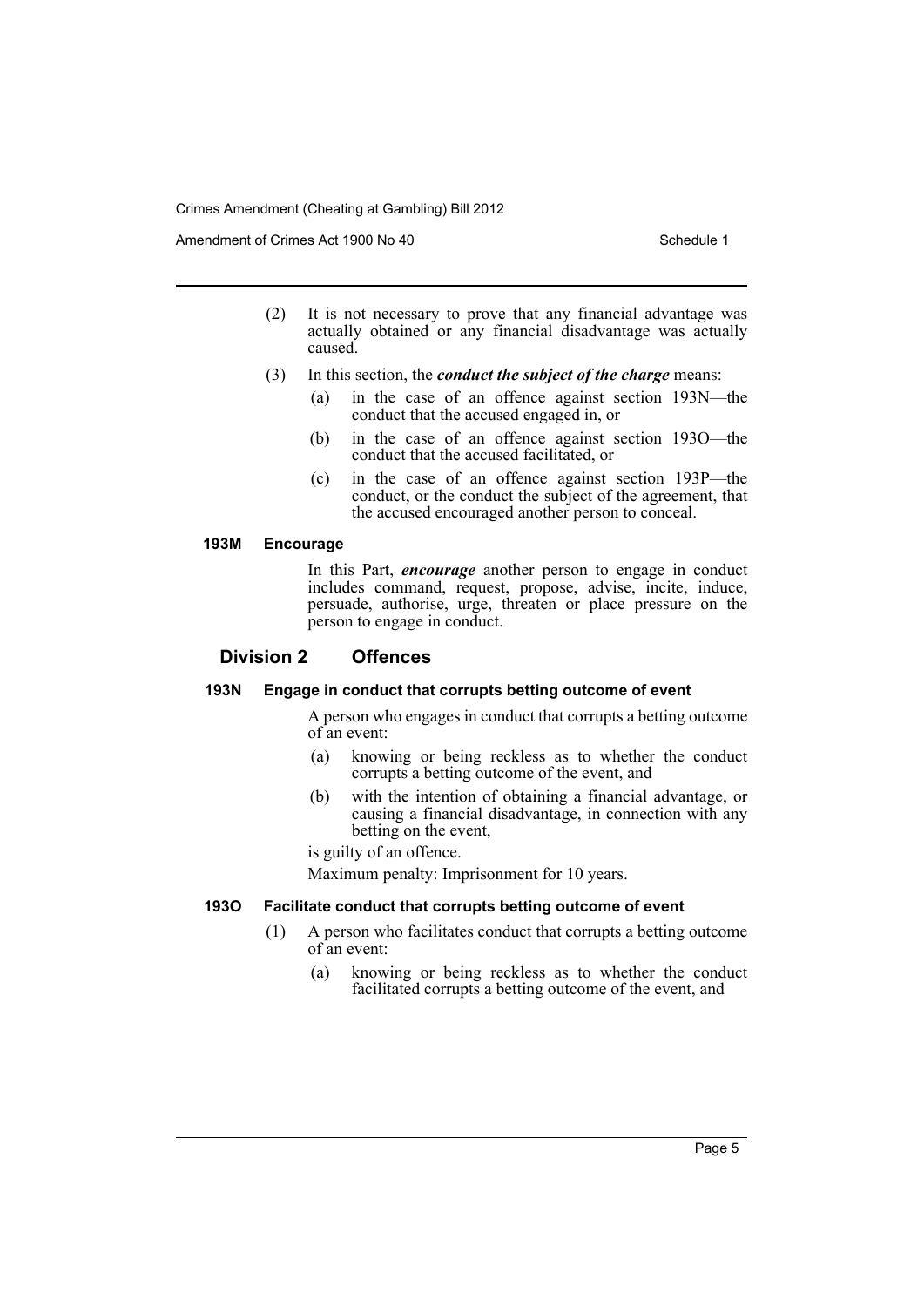Schedule 1 Amendment of Crimes Act 1900 No 40

(b) with the intention of obtaining a financial advantage, or causing a financial disadvantage, in connection with any betting on the event,

is guilty of an offence.

Maximum penalty: Imprisonment for 10 years.

- (2) A person *facilitates* conduct that corrupts a betting outcome of an event if the person:
	- (a) offers to engage in conduct that corrupts a betting outcome of an event, or
	- (b) encourages another person to engage in conduct that corrupts a betting outcome of an event, or
	- (c) enters into an agreement about conduct that corrupts a betting outcome of an event.

#### **193P Concealing conduct or agreement about conduct that corrupts betting outcome of event**

- (1) A person who encourages another person to conceal from any appropriate authority conduct, or an agreement about conduct, that corrupts a betting outcome of an event:
	- (a) knowing or being reckless as to whether the conduct corrupts a betting outcome of the event, and
	- (b) with the intention of obtaining a financial advantage, or causing a financial disadvantage, in connection with any betting on the event,

is guilty of an offence.

Maximum penalty: Imprisonment for 10 years.

- (2) In this section, an *appropriate authority* includes:
	- (a) a police officer, or
	- (b) a body that has the official function of controlling, regulating or supervising an event, or any betting on an event.

#### **193Q Use of corrupt conduct information or inside information for betting purposes**

- (1) A person who possesses information in connection with an event that is corrupt conduct information, and who knows or is reckless as to whether the information is corrupt conduct information, is guilty of an offence if the person:
	- (a) bets on the event, or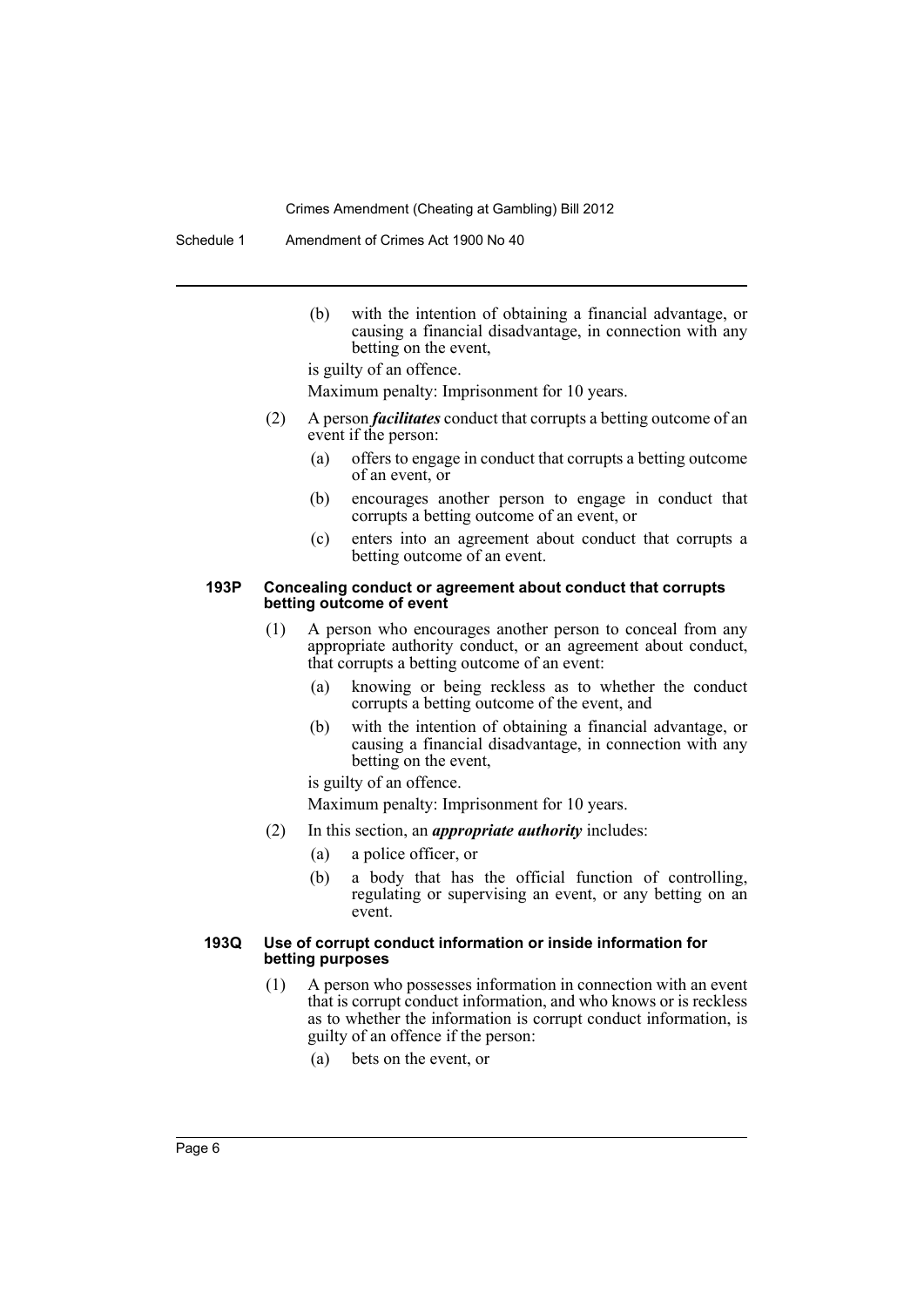Amendment of Crimes Act 1900 No 40 Schedule 1

- (b) encourages another person to bet on the event in a particular way, or
- (c) communicates the information to another person who the first person knows or ought reasonably to know would or would be likely to bet on the event.

Maximum penalty: Imprisonment for 10 years.

- (2) A person who possesses information in connection with an event that is inside information, and who knows or is reckless as to whether the information is inside information, is guilty of an offence if the person:
	- (a) bets on the event, or
	- (b) encourages another person to bet on the event in a particular way, or
	- (c) communicates the information to another person who the first person knows or ought reasonably to know would or would be likely to bet on the event.

Maximum penalty: Imprisonment for 2 years.

- (3) Information in connection with an event is *corrupt conduct information* if the information is about conduct, or proposed conduct, that corrupts a betting outcome of the event.
- (4) Information in connection with an event is *inside information* if the information:
	- (a) is not generally available, and
	- (b) if it were generally available, would, or would be likely to, influence persons who commonly bet on the event in deciding whether or not to bet on the event or making any other betting decision.
- (5) Information is *generally available* if:
	- (a) it consists of matter that is readily observable by the public, or
	- (b) it has been made known in a manner that would, or would be likely to, bring it to the attention of the public, or
	- (c) it consists of deductions, conclusions or inferences made or drawn from information referred to in paragraph (a) or  $(b)$ .
- (6) In proceedings for an offence against subsection (1) (b) or (c) or  $(2)$  (b) or  $(c)$  it is not necessary to prove that the person encouraged to bet, or to whom information was communicated, actually bet on the event concerned.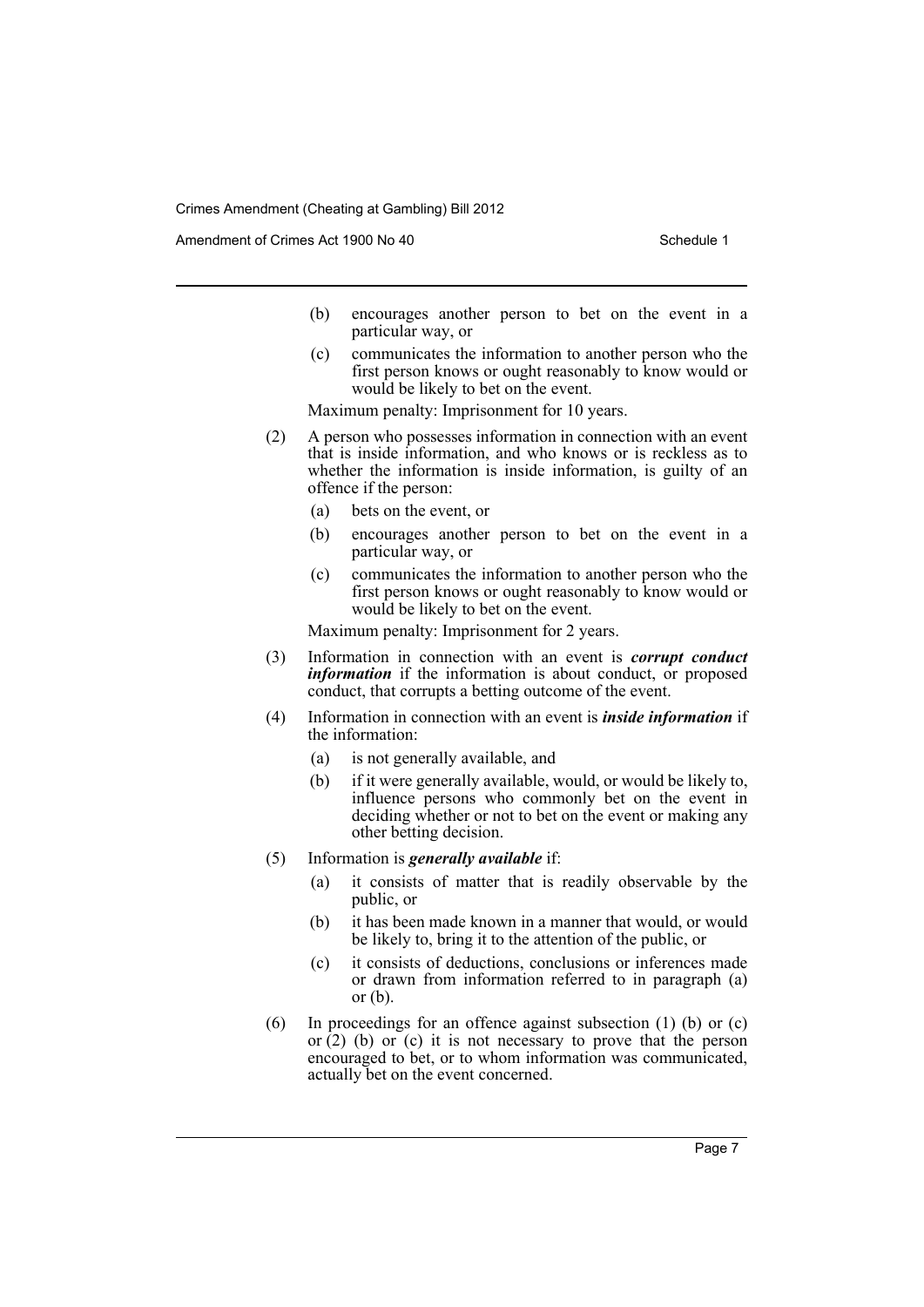Schedule 1 Amendment of Crimes Act 1900 No 40

- (7) If, on the trial of a person for an offence under subsection (1), the trier of fact is not satisfied that the accused is guilty of the offence charged but is satisfied that the accused is guilty of an offence under subsection (2), it may find the accused not guilty of the offence charged but guilty of an offence under subsection (2), and the accused is liable to punishment accordingly.
- (8) A reference in this section to communicating information includes a reference to causing information to be communicated.

#### **[2] Schedule 11 Savings and transitional provisions**

Insert at the end of the Schedule with appropriate Part and clause numbering:

# **Part Crimes Amendment (Cheating at Gambling) Act 2012**

#### **Review of amendments**

- (1) The Minister is to review the operation of Part 4ACA (Cheating at gambling) to determine whether the policy objectives of that Part remain valid and whether the terms of the Part remain appropriate for securing those objectives.
- (2) The review is to be undertaken as soon as possible after the period of 3 years from the commencement of that Part.
- (3) A report on the outcome of the review is to be tabled in each House of Parliament within 12 months after the end of the period of 3 years.